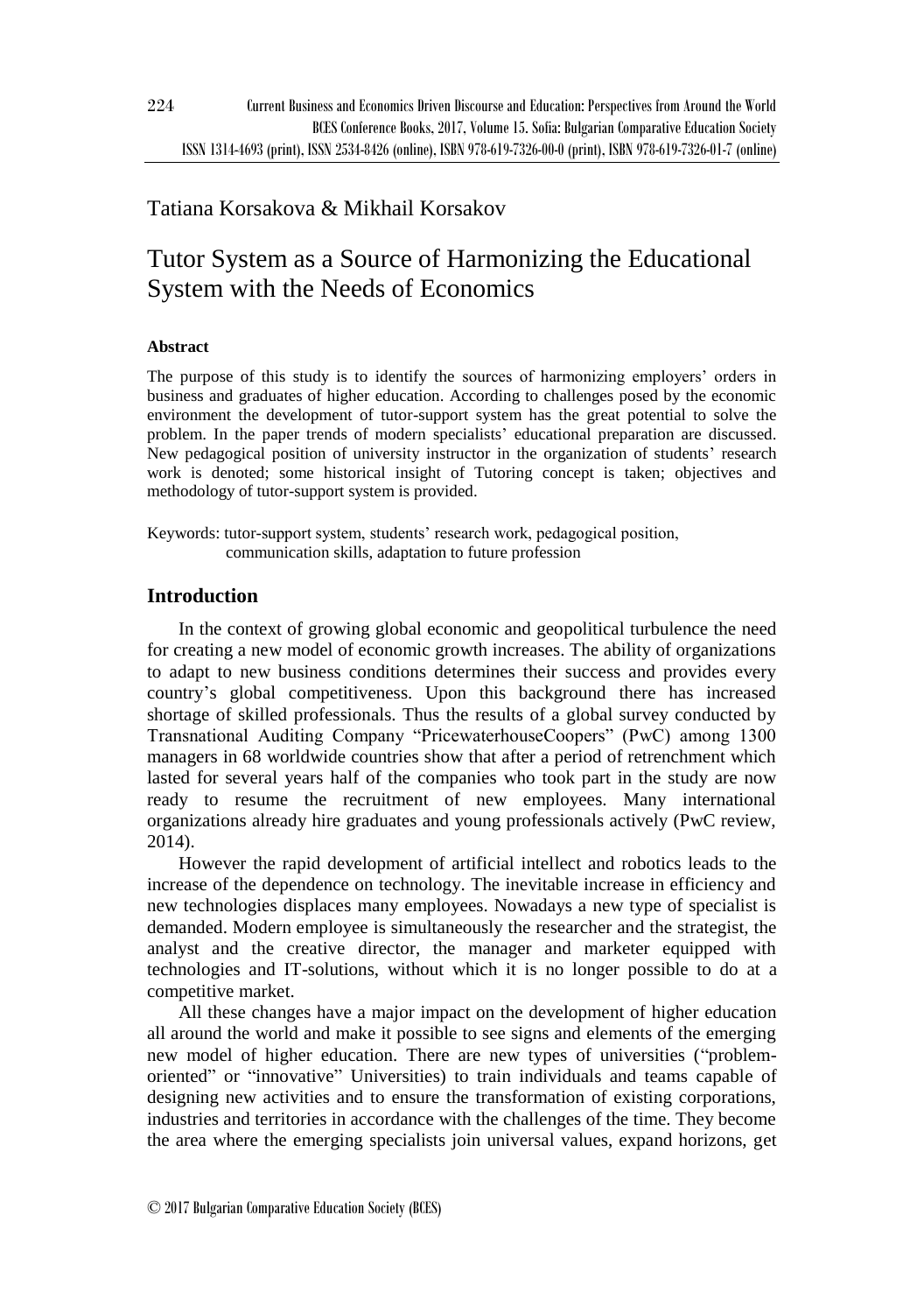knowledge and the global professional competencies. The demand for such professionals is growing rapidly around the world due to the increasing global competition, the emergence of new technologies and geopolitical uncertainty.

That is why the objectives and the content of education changes. New tools, educational technologies and the open spaces of social and individual practices appear. The processes of shaping the future specialist are particularly important there. From the point of view of economic-oriented discourse the process of higher education is always distinguished by two components of the educational goals:

- The order of employers the establishment of clear priorities in the content of education in accordance with the comprehension of competencies and capabilities of each employee that modern business needs;
- $\bullet$  The order of the student the understanding of what he is going to study, what competences he wants to acquire.

Changes of educational technologies are the most controversial issues in modern education. However, the so-called "lecture – colloquium" model is changing, universities introduce active learning methods. The central processes of the new education are communications and researches aimed at solving urgent problems. This approach enables bringing into use the position of tutor and developing the tutor-support system that meets students' needs and interests and is aims at obtaining new knowledge, new solutions of practical problems, self-education and selfrealization of research abilities and skills. It contributes to obtaining competitive behavior skills in interacting with partners, staff and society.

## **Trends of modern specialists' educational preparation: economicoriented discourse**

Education is designed to solve problems of economic development and competitiveness of the person in the labor market. It is time for practitioners in education to reflect and develop plans that take into consideration the changing landscape of special education and the impact these changes may have on current and future practices (Gordillo, 2015). The certain set of knowledge and skills doesn't satisfy the employer anymore. According to most experts there are the basic competencies demanded in modern economics. They are: to carry out the deliberate choice in professional life and take responsibility for it; to communicate effectively and constructively; to interact within various professional, social, national and cultural groups; to improve personal and professional qualities continuously; to solve problems creatively. But what are the qualities demanded in future? The rapid changes in the world show the impossibility of prediction. So, we are to pay attention to:

- Adaptation of knowledge and skills to future conditions and changing situations at the markets;
- Evaluation of actual situation's significance and its possible consequences;
- Building and maintaining productive communications;
- Defining the strategy of set goals;
- Responsibility for the choice produced.

Knowledge is the basis of students' modern key competences necessary for the development. Yet the very existence of knowledge does not claim prospects.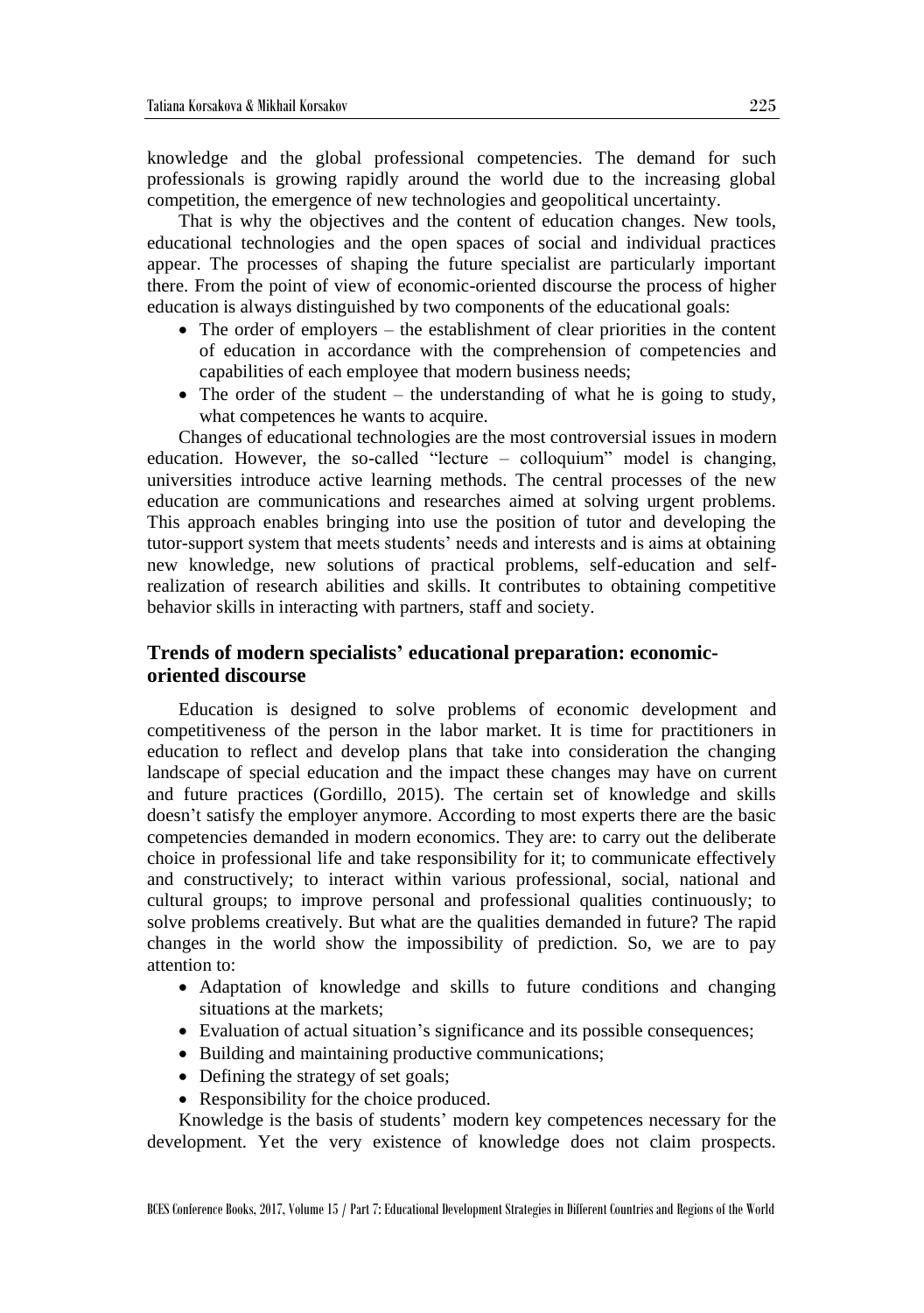Knowledge in itself has ceased to be the human capital. The education system needs to meet the challenges posed by the economic environment. It must not proclaim the value of graduate's qualities, above the value of his economically oriented skills. The ability of the person to coordinate internal and external resources provides him with new opportunities to succeed in a changing world.

The educational process is a multi-factorial science-based system aimed at students' preparation to work in terms of their future activities. The research work of students is an integral part of this process and is inextricably linked with other forms of educational activities. It is the most effective method of development students' motivation regarding creativity, responsibility and independence.

The research work consists of very different processes: application of experimental and observational data; collection of facts and concepts; versatile analysis. This determines the use of the most holistic competence model of the famous British psychologist John Raven. According to him the competence – is a specific ability required for effective implementation of specific actions in a specific subject area, including highly specialized knowledge, a special kind of substantive skills and ways of thinking and understanding, the responsibility for actions (Raven, 2002).

Economically oriented competences, regardless of where in a particular area they appear, require the presence of a high level of human initiative, ability to organize other people to achieve their goals, willingness to evaluate and analyze the social-economic consequences of actions, etc. According to this position the development of sufficient competence can take place at the university only in an organic unity with the students' values. It provides a deep personal interest in undertaking activity. Thus, the organization of research work of students ought to meet the following conditions:

- Creation of the circumstances in which the values are updated and competencies are manifested;
- Creation of conditions for the students' experience acquisition that meets their actualized values;
- Allocation of important tasks which students believe they can cope with.

## **New pedagogical position of university instructor in the organization of students' research work**

The main resource of this approach implementation is the instructor capable of creating a situation of the students' self-determination and self-realization, who has a high personal potential. Adequate, ongoing professional development of instructors who are required to integrate new technologies for students' research work is the challenge facing the higher education (Nagel, 2013). University instructors are expected to have the ability to attack non routine problems and to do so creatively. Therefore, they are expected to collaborate with students, to employ a variety of viewpoints, and ultimately to produce the very knowledge and insight that move their profession forward (Sagor, 2000). The professionalism of the instructor – the supervisor of research is:

 The motives of consciousness, orientation, personal characteristics and other psychological basis to ensure activity's efficiency;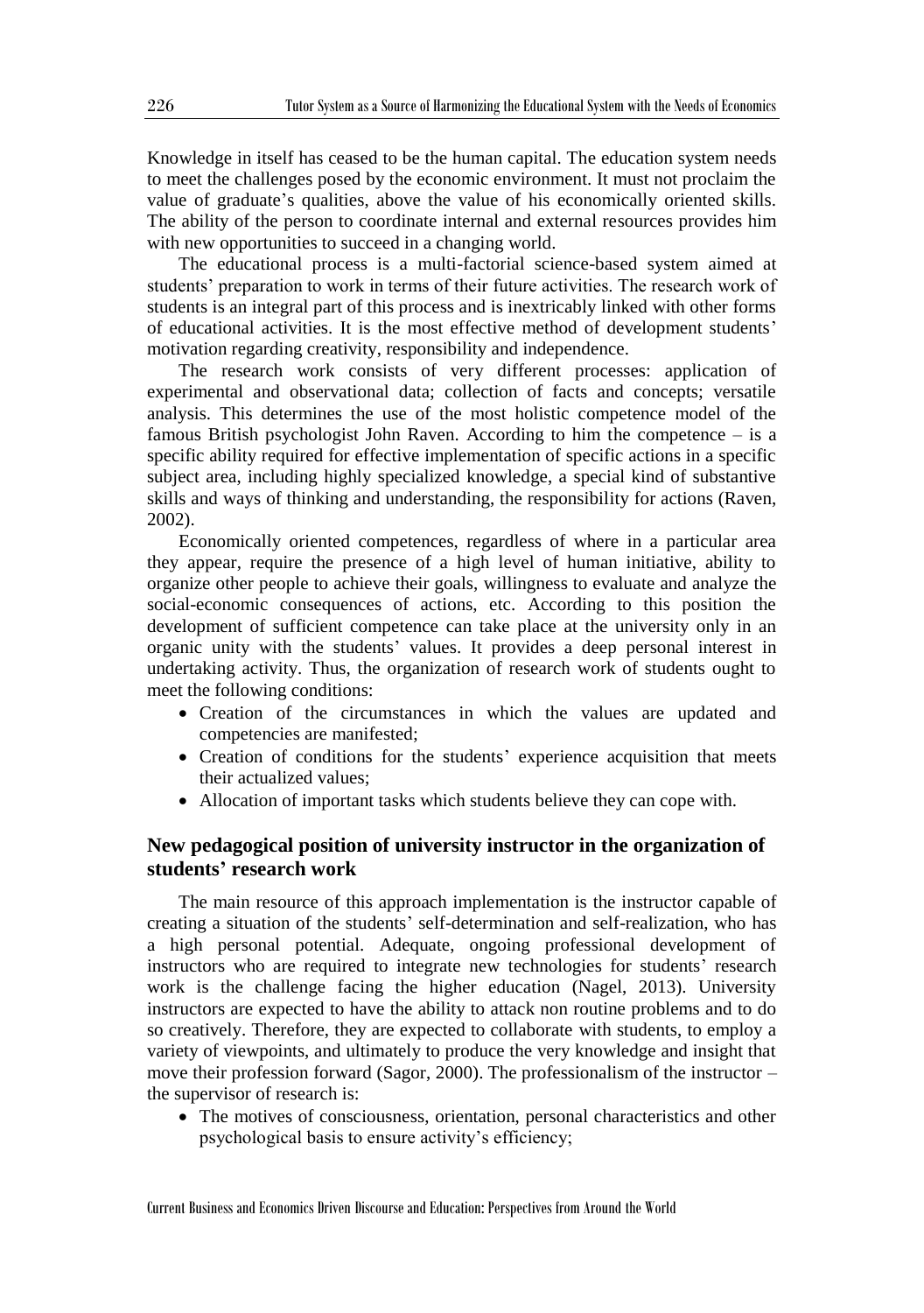The level of professional knowledge, skills and abilities, qualifications where personal characteristic plays a role of activity support in its turn.

The main condition for instructor's productive activity comprises a profound knowledge of the subject, methodical kit, the ability to see both the student and the team, skillful use of personal qualities. We pick out such components of pedagogical skills as:

- The nonverbal techniques (that is to "read" the emotional position of students, to use accurate gestures, to organize the optimal space);
- The pedagogical communication (verbal expression: the ability to communicate professionally and constructively, the ability to organize constructive interaction with the students, the ability to work with the vocal apparatus);
- The emotional and volitional self-regulation (self-control, stress resistance, strong-willed regulation, emotional balance).

In comparison with the well-established point of view on professional skills of the lecturer the modern students' instructor must have the following essential features of professional competence: the mobility of knowledge, technique flexibility and critical thinking. The image of the instructor as a full factor of the pedagogical process is of particular significance in the conditions of the organization of research activity of students. The concept of "image" is mostly related to the sphere of politics and business. However the need to create the appropriate image (verbal, external, kinetic) ensuring the harmonious interaction of the instructor with the student and the society is evident.

Thus, the professionalism of teachers capable of instructing students in the course of research activities is regarded as a system of person's integral characteristic and represents the relationship of pedagogical competence, pedagogical skill, professional significant qualities and individual image that determines the unique identity of each instructor, ensuring optimal efficiency of educational activities.

The components of professionalism:

- The pedagogical competence unity of theoretical and practical readiness for the implementation of research activities with the students, the high level of mastery, methodological (technological) and psycho-pedagogical knowledge and skills;
- The pedagogical skills knowledge of modern techniques and technology; the ability to form a developing environment, to create favorable conditions for interaction between the subjects of the educational environment; culture of verbal communication, emotional self-regulation;
- The professionally significant qualities of the teacher's personality the qualities ensuring the success of professional realization;
- The individual image of the teacher integral, holistic and dynamic phenomenon, internal and external individual characteristics to ensure the harmonious interaction of the subject with nature, society and himself. This approach to defining the essence and the content of research activities with students provides holistic view on instructor's activity and allows introducing innovative academic position – the position of tutor.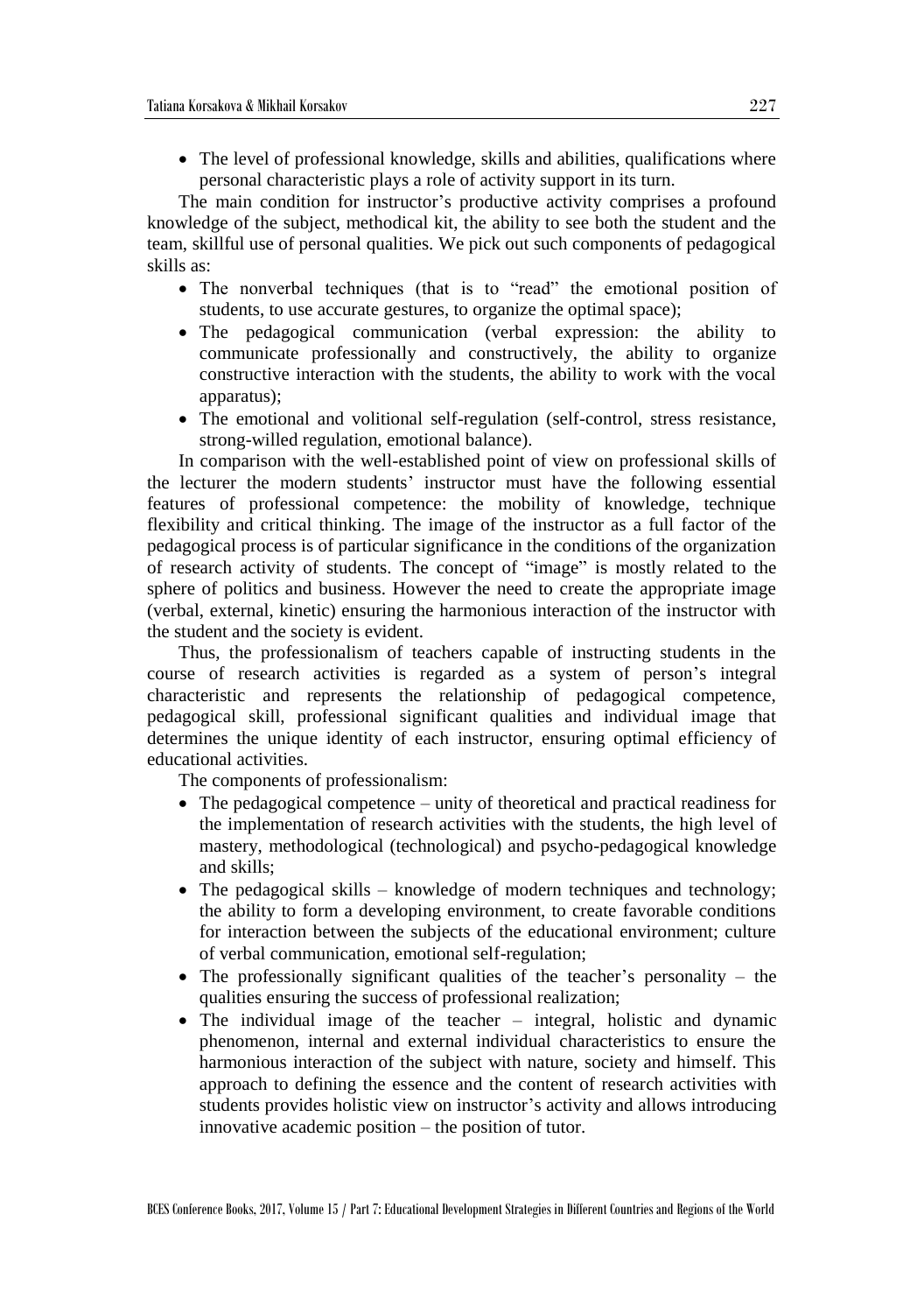### **Tutoring concept in the history of education**

The terms "tutor" and "tutorial" are used in education quite often lately, but in figurative, secondary meanings. Therefore, we believe it is necessary to clarify their basic, original values in order that they could serve as a basis for conclusions.

Phenomenon of "tutoring" is closely connected with the history of European universities, and takes place in the UK. It was born in XIV century in classic English universities – Oxford and a little later – in Cambridge (Barbagira & Fedorova, 1979). The process of self-education was the main process of obtaining academic knowledge and tutoring originally acted as the support of self-education.

Tutors carried out the functions of mediation between the academic and individual education and the task of the tutor was to connect the personal content and academic ideals into practice (Kovaleva, 2002). The scope of tutor activities extends in XVII century. Educational functions began to acquire the growing importance. The tutors advised the students what lectures and practical exercises were the best to visit and to get assistance in all difficulties. Tutor system did not surrender their positions for XVIII-XX centuries, but, on the contrary, it took central position in the oldest universities in England and the lecture system served as a supplement to it (Belitskaya, 2012). Functions of tutors at different periods had a significant impact on the development of educational technologies and institutions (Gordon & Gordon, 1990). The system of tutorial teaching embraces both an 'institutional' and an 'instructional' aspects. As a pedagogic model, the tutorial system has great value because it creates learning and assessment opportunities which are highly authentic and difficult to fake (Shale, 2000).

#### **Objectives and methodology**

The aim of tutor system is to maximize the potential of competitiveness of graduates on the labor market, in the areas of management, business, consulting and research. Its implementation has the following purposes:

- 1. The development of skills and abilities of creative activity and rapid selfeducation in accordance with the curriculum and the profile of the acquired specialty.
- 2. Formation the profound motivational environment of the educational process.
- 3. Development the ideas of the interdisciplinary nature of any knowledge, education and researches.
- 4. Development the skills to mobilize obtained theoretical knowledge to solve professional problems.
- 5. Development of skills to solve the scientific and educational tasks methodically and consistently.
- 6. Creation of competitive conditions among students; of concentration on the prestige of the future profession.
- 7. Formation of sustained values of education, creative activity, solving of problems and challenges.

The main purpose of the tutor system is the creation of conditions for supporting student's ability to self-education and self-organization. Tutor support technology is based on the provision of new motives to study with high quality and efficiency. A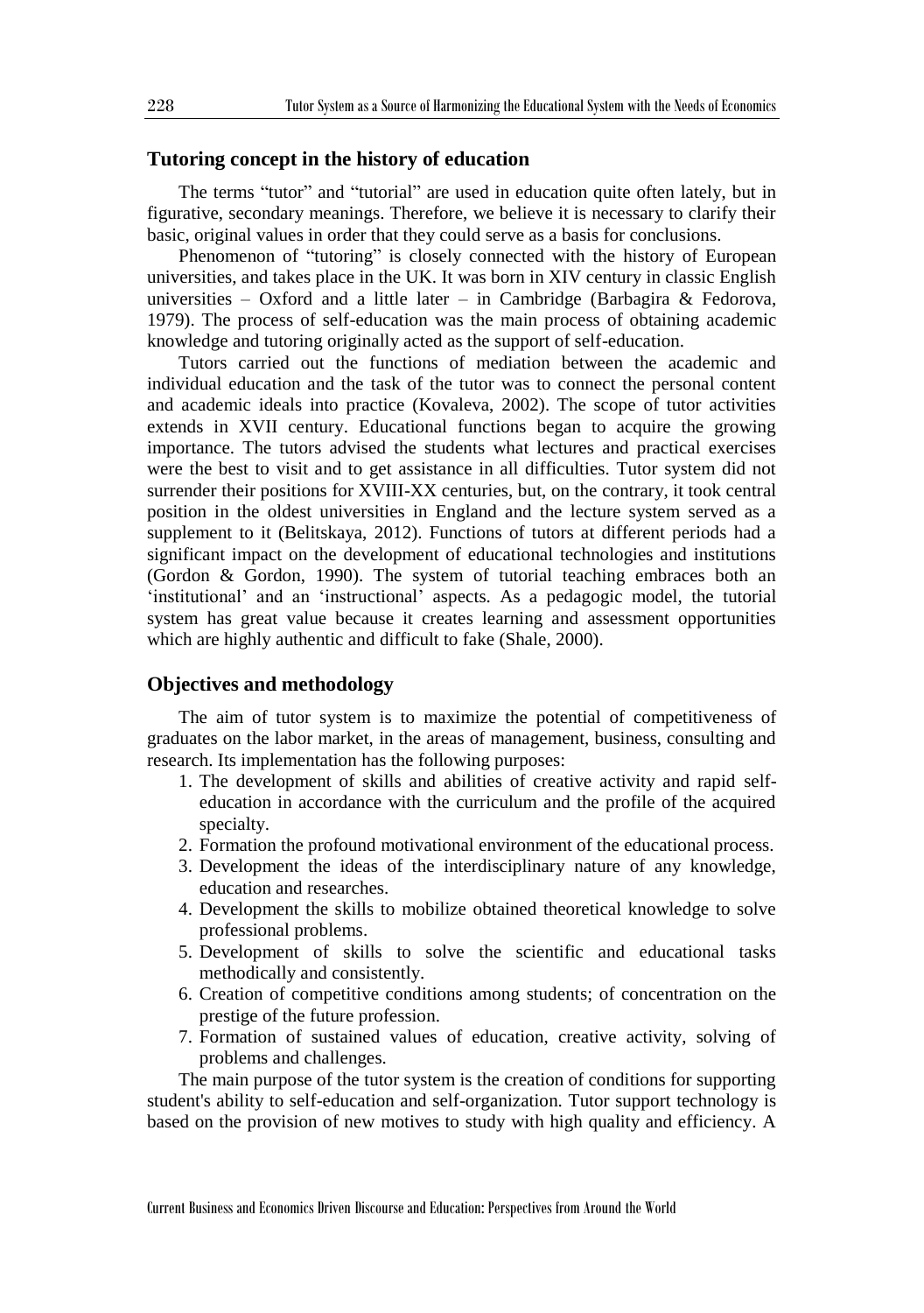small group is the main method of tutoring. Advantages of group methods in the organization of students' research work are obvious. They are:

- Developing of communication skills;
- Using of group interaction methods to develop common solutions;
- Detection of different qualities: leadership, traits of an outsider, an independent member of the team, the critic, the expert;
- Testing the professional skills in a relatively safe situation;
- Development of creativity, original ideas, innovative solutions.

Group method of students' research work is carried out by the program of various activities in order to create and improve skills, enhance the quality and effectiveness of further education. These methods provide the adaptation of students to a higher level of educational activity; eliminating gaps in training; training in new technologies and working practices; rapid preparation for work in the new organization. While organizing the group it is important to solve several questions such as what the objectives of a particular research are; what the needs of the labor market and organizations in the scientific research are; what technology research to use; how to assess the effectiveness of the work.

One of the most popular technologies for this type of activity is the business game. It is directed mostly to the process than to the outcome and it develops psychological functions and abilities required for the effective existence as an employee. The game is a method of constructing the educational process in order to develop a social reality, where almost every employee has to carry out research activities. It includes the following components:

- Acceptance of different roles;
- Using certain rules of action;
- Modeling creating layouts replacing objects of reality;
- Modeling emotional relationship to the corresponding object.

Business games in the organization of students' scientific-research work will help to identify collective and individual abilities of students, their degree of readiness to professional requirements; to enhance the interest of group members to the educational process, their involvement in the solution of common problems; to imagine the real situation on the labor market, to feel it and to identify possible strategies for their own actions.

#### **Conclusion**

Identification of motives, intellectual and physical abilities, knowledge and skills for students' future professional activities makes the tutor-support approach adequate and realistic.

The research activity is inherently the strategy of adaptation of the person to the professional environment. That is why it is the appropriate sphere for tutor's support, it generates professional maturity of the person responsible for their decisions, the ability to plan his actions and choices.

Moreover, such an approach to the organization of students' research work satisfies the demands of the modern labor market as employers need highly skilled, mobile, independent staff.